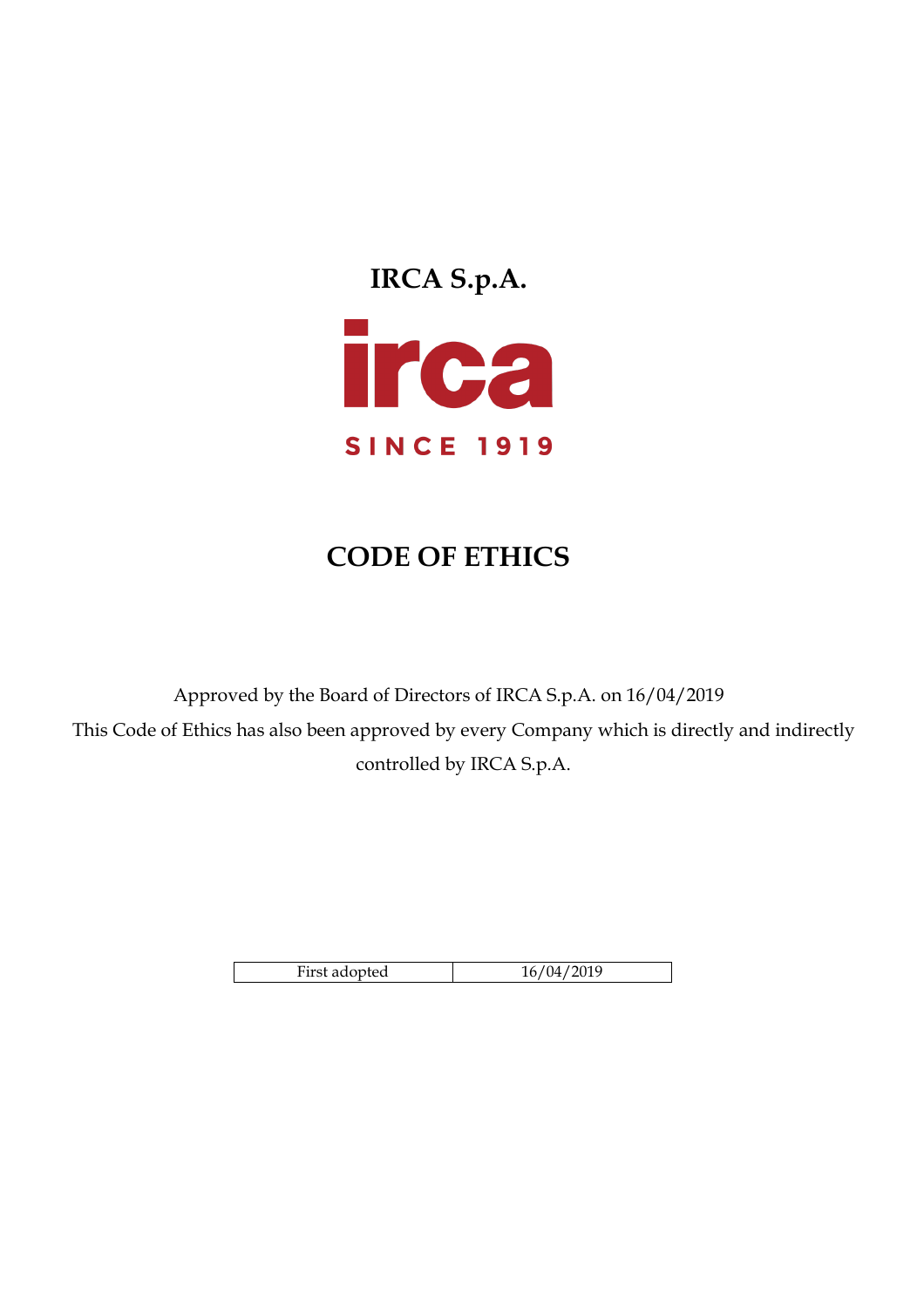

# Table of contents

| 1                       |      |      |  |
|-------------------------|------|------|--|
| $\overline{\mathbf{2}}$ |      |      |  |
| 3                       |      |      |  |
|                         | 3.1  |      |  |
|                         | 3.2  |      |  |
|                         | 3.3  |      |  |
|                         | 3.4  |      |  |
|                         | 3.5  |      |  |
|                         |      |      |  |
|                         | 4.1  |      |  |
|                         | 4.2  |      |  |
|                         | 4.3  |      |  |
|                         | 4.4  |      |  |
|                         | 4.5  |      |  |
| 5                       |      |      |  |
|                         | 5.1  |      |  |
|                         | 5.2  |      |  |
|                         | 5.3  |      |  |
|                         | 5.4  |      |  |
|                         | 5.5  |      |  |
|                         | 5.6  | . 12 |  |
|                         | 5.7  |      |  |
|                         | 5.8  |      |  |
|                         | 5.9  |      |  |
|                         | 5.10 |      |  |
|                         | 5.11 |      |  |
|                         | 5.12 |      |  |
|                         | 5.13 |      |  |
|                         | 5.14 |      |  |
| 6                       |      |      |  |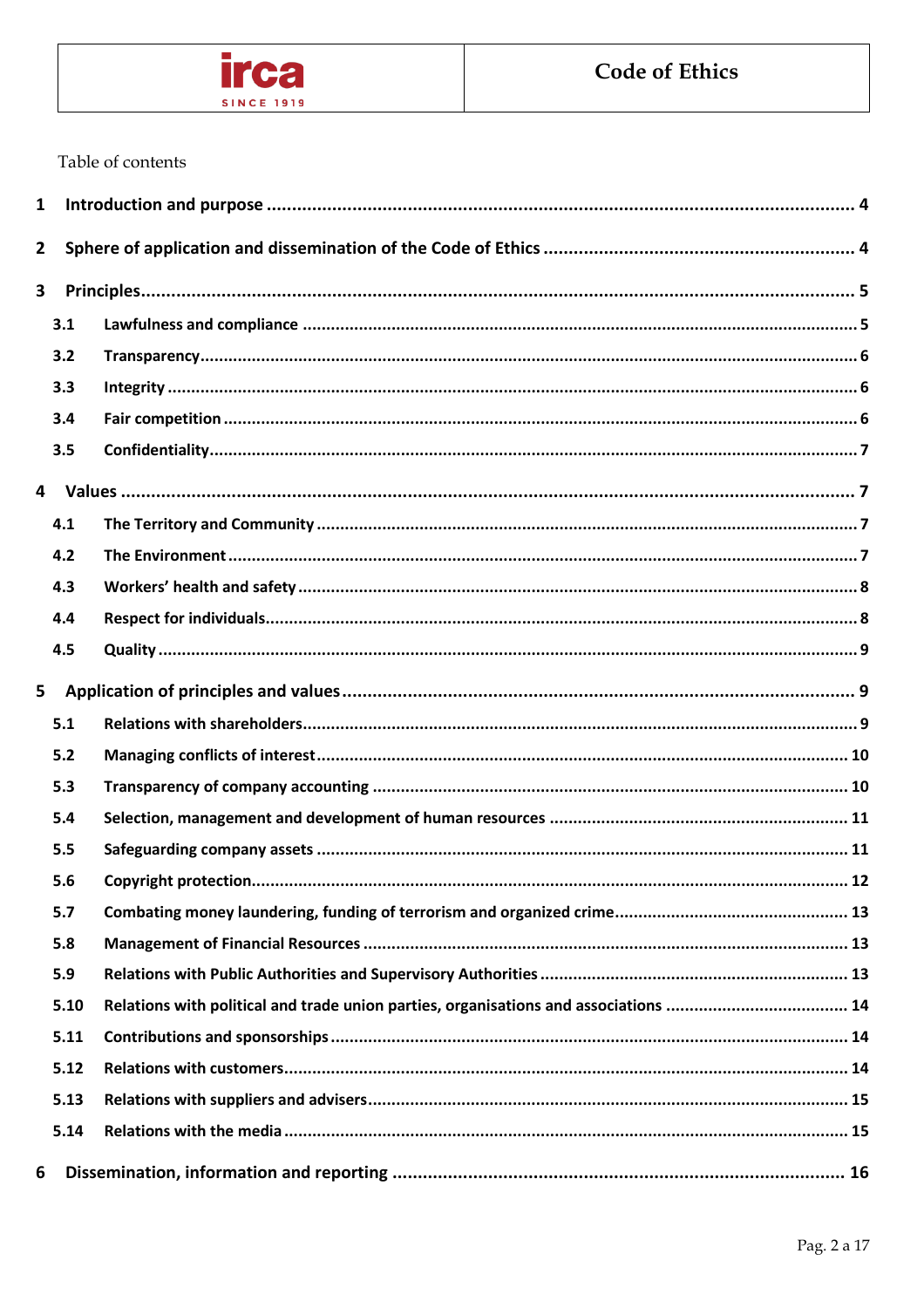

|--|--|--|--|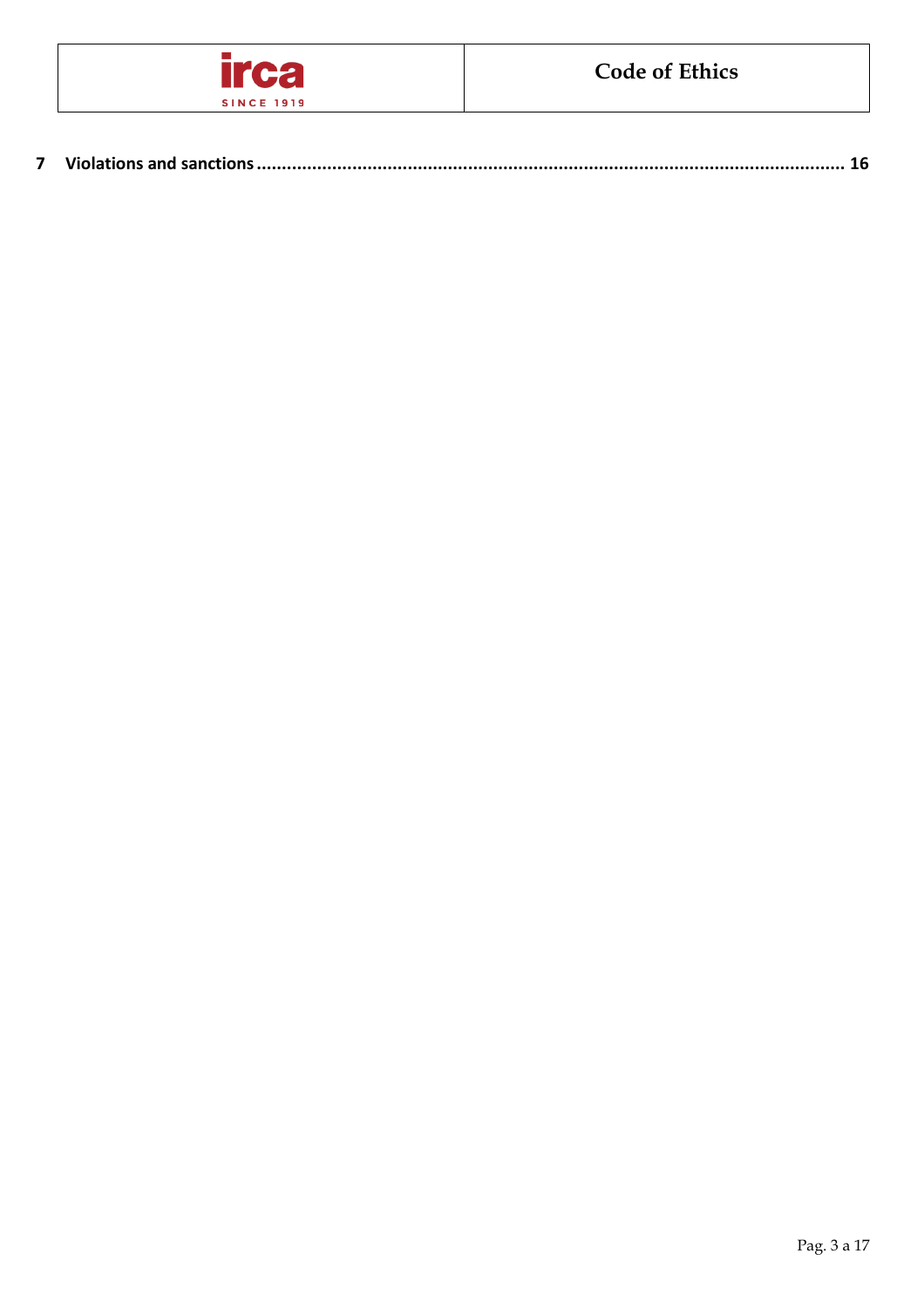

# **1 Introduction and purpose**

IRCA S.p.A. (the "Company") and the Companies directly and indirectly controlled in Italy and abroad (IRCA Group), in the context of their respective business activities and conduct of their businesses, take compliance with the law and regulations of the countries in which they operate as their guiding principles within a framework of legality, fairness, transparency, confidentiality and respect for human dignity.

IRCA S.p.A. and the Group Companies are committed to reconciling the pursuit of competitiveness in the market with respect for professional integrity and to supporting, with a view to social responsibility and environmental protection, fair and responsible use of resources.

They pursue their goals of increasing production and market shares, as well as strengthening capabilities to create value, by providing facilities and processes with adequate standards of secure decision-making and operations required for the development of new businesses, efficient business selection and management mechanisms, and high-quality risk management and measurement systems.

IRCA S.p.A. has therefore decided to incorporate into this Code of Ethics (Code) the principles, values and rules of conduct which are the basis for the correctness of internal and external relations of both the Company and the Group. Furthermore, it ensures that anyone who works in the interests or for the benefit of the Company is made aware of the required conduct and any conduct which is prohibited.

The Code is a reference standard: in fact, where an activity, action or operation is not governed by procedures, work instructions or other prevention protocols, it identifies the principles with which conduct must comply.

This Code of Ethics, which disseminates the principles of the Group's actions, also represents an essential element of the Organization, Management and Control Model adopted pursuant to Legislative Decree 231/2001 and the Company's control system.

# **2 Sphere of application and dissemination of the Code of Ethics**

The following parties are required to comply with the Code of Ethics: the Directors, Statutory Auditors, management and employees of IRCA S.p.A. and of the Group Companies (also known as Internal Recipients), customers, suppliers, advisers and all those who, regardless of the legal status of the relationship, operate in Italy and abroad to pursue the Group's objectives, within the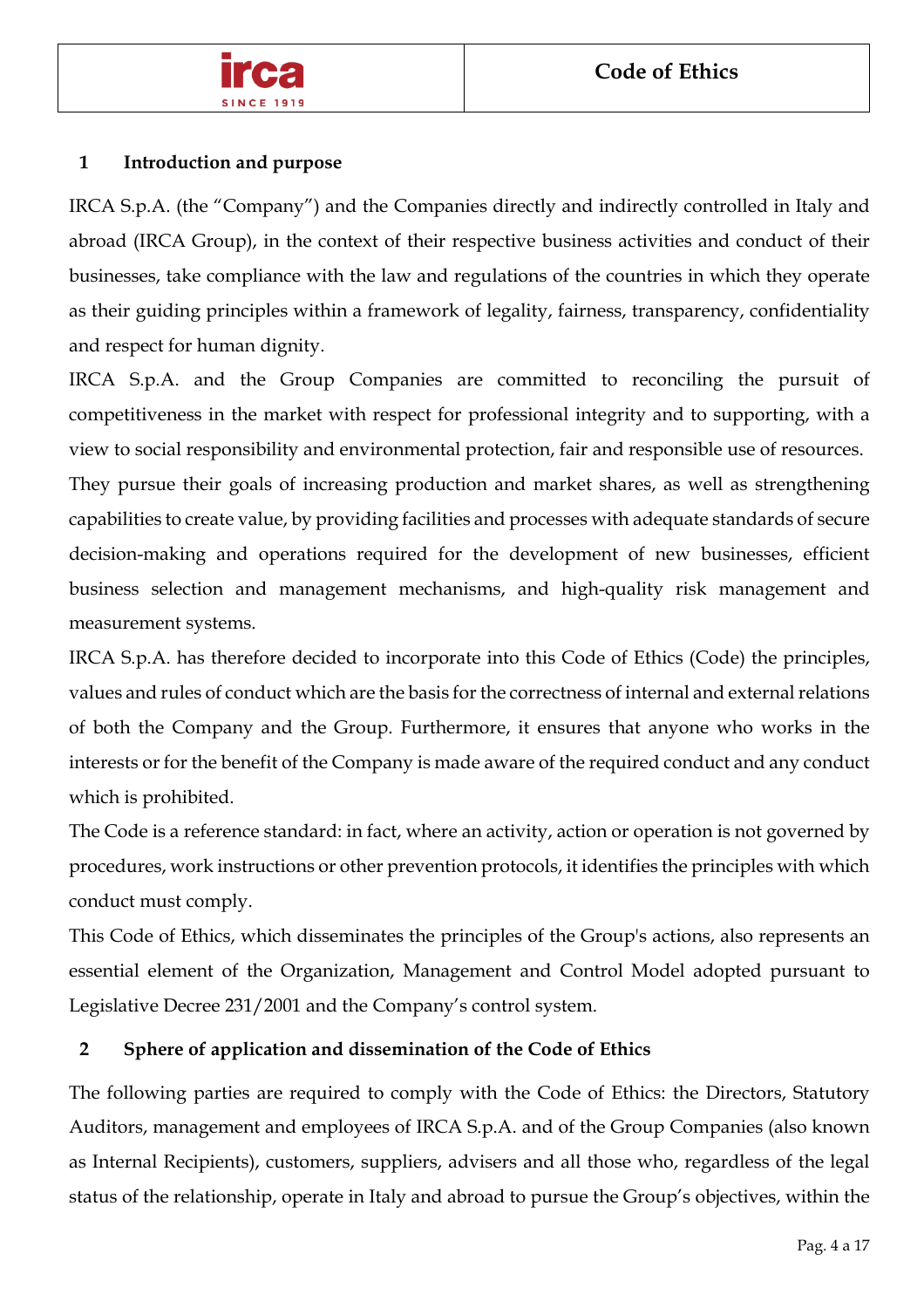

scope of their own activities and responsibilities (hereinafter also collectively referred as Recipients).

Every Recipient is, therefore, required to read and understand the Code of Ethics, to actively contribute to its implementation and to report any shortcomings and failures to comply with it. Under no circumstances may a person's claim to act in the interest of one or more Group

companies, or in his or her own private interest resulting from their position, justify the adoption of conduct in contrast with the contents of the Code of Ethics.

IRCA Spa and the Group Companies undertake to promote knowledge of the Code of Ethics with all Recipients, constantly monitoring compliance through:

- a) distribution and dissemination to all members of the corporate bodies and organizations and to all employees;
- b) publication on the company network;
- c) translation into 2 languages;
- d) publication on each Group company's website for the benefit of external parties such as suppliers, advisers, institutions, authorities and third parties in general;
- e) inclusion of special termination provisions or clauses or forfeiture of a relation in appointment documents, contracts for consultancy services, collaborative relations, work and supply of goods and services, in the event the obligations arising from this Code of Ethics are violated.

A hard copy of the Code of Ethics will always be available from the General Secretary of each Group Company.

# **3 Principles**

# **3.1 Lawfulness and compliance**

Recipients are required to comply with the laws and regulations in force in the Countries in which they operate. If there are any doubts about how to proceed, the Recipient must contact the Company's Legal Department which will provide adequate information.

Internal Recipients are also required to comply with corporate regulations since they implement legal obligations.

In all cases, any form of non-compliance with the law, fraudulent behaviour and conduct, corruption and extortion shall not be tolerated, even if they are carried out for the benefit of Group companies and/or are committed indirectly through third-party companies or subjects.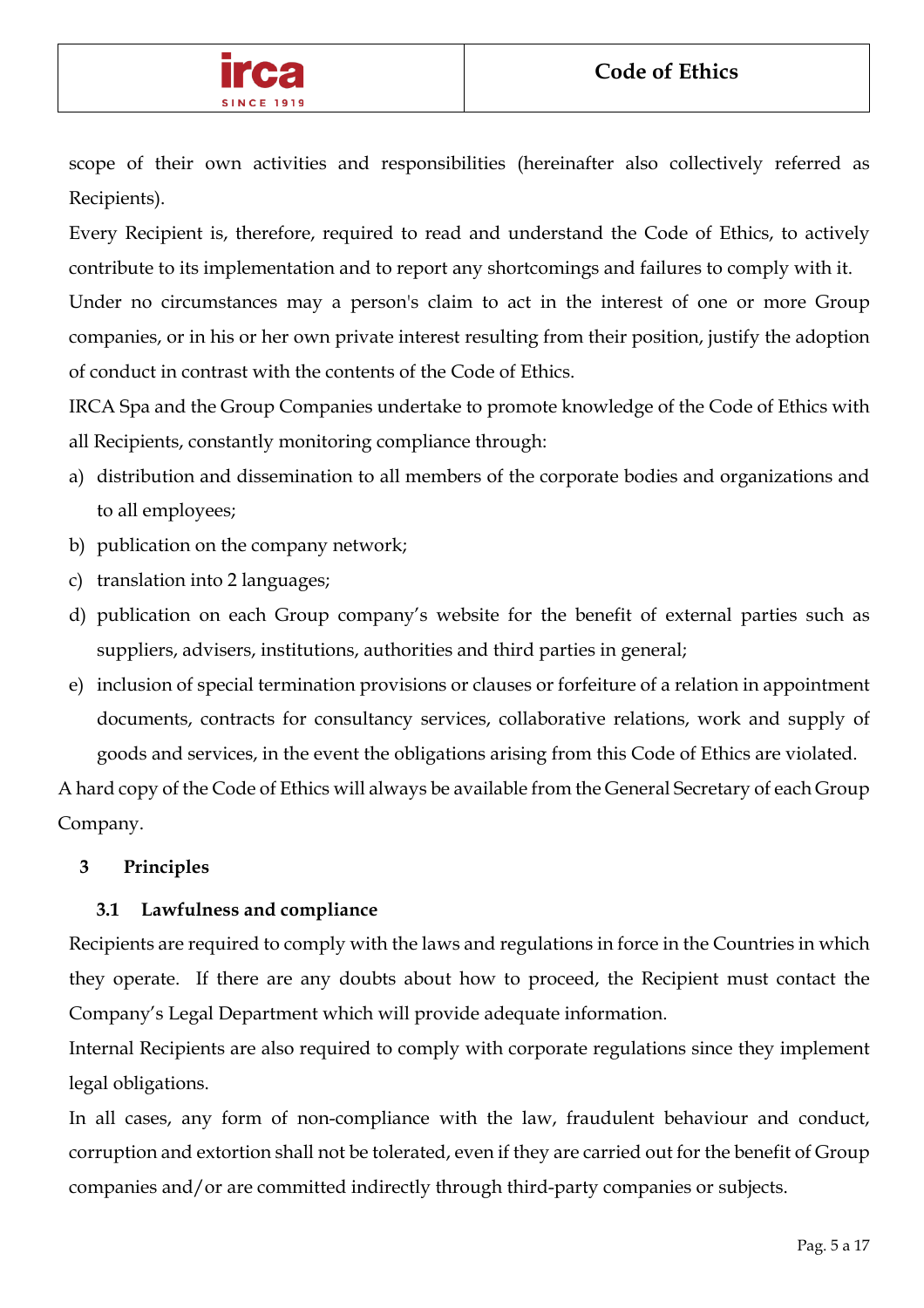

#### **3.2 Transparency**

The principle of transparency is based on the authenticity, clarity and accessibility of information. This principle must be observed in relations with internal and external stakeholders, providing all stakeholders with necessary information which must be clear and unambiguous, adopting communication which is immediately understandable.

#### **3.3 Integrity**

Paying or offering, directly or indirectly, payments, material benefits or other benefits of any kind to representatives of institutions, public officials and public or private employees, customers, suppliers or third parties in general with the intention of influencing or remunerating an action relating to their office or a behaviour, is not permitted.

Business courtesies, such as gifts or forms of hospitality, are allowed provided that they comply with internal procedures and only if they are of modest value (modest value means no more than Euro 160), and in any case they must not create an expectation of improper favours or advantage, or compromise the integrity or reputation of one of the two parties.

Accepting money from individuals or companies that have or intend to enter into business relations with the Group is prohibited.

If a staff member is offered a gift greater than its symbolic value, he/she must refuse it and inform his/her immediate superior and the Supervisory Body, if established.

Gifts and gratuities may not be artificially divided in order to avoid subjecting them to the provisions of this Code.

# **3.4 Fair competition**

IRCA and the Group Companies refuse to adopt forms of unfair competition, refraining from using unlawful techniques and means to obtain an advantage over competitors or to cause them damage in the event of direct or indirect competition.

All Recipients must pursue a culture of fair and transparent competition, in compliance with national and international antitrust regulations in force, in all relations with customers and suppliers.

They therefore undertake not to engage in any conduct which may disrupt the freedom of industry and trade, not to use violence or threats in order to disrupt or obstruct the business of a competitor, not to adopt fraudulent means aimed at affecting the free market and not to engage in any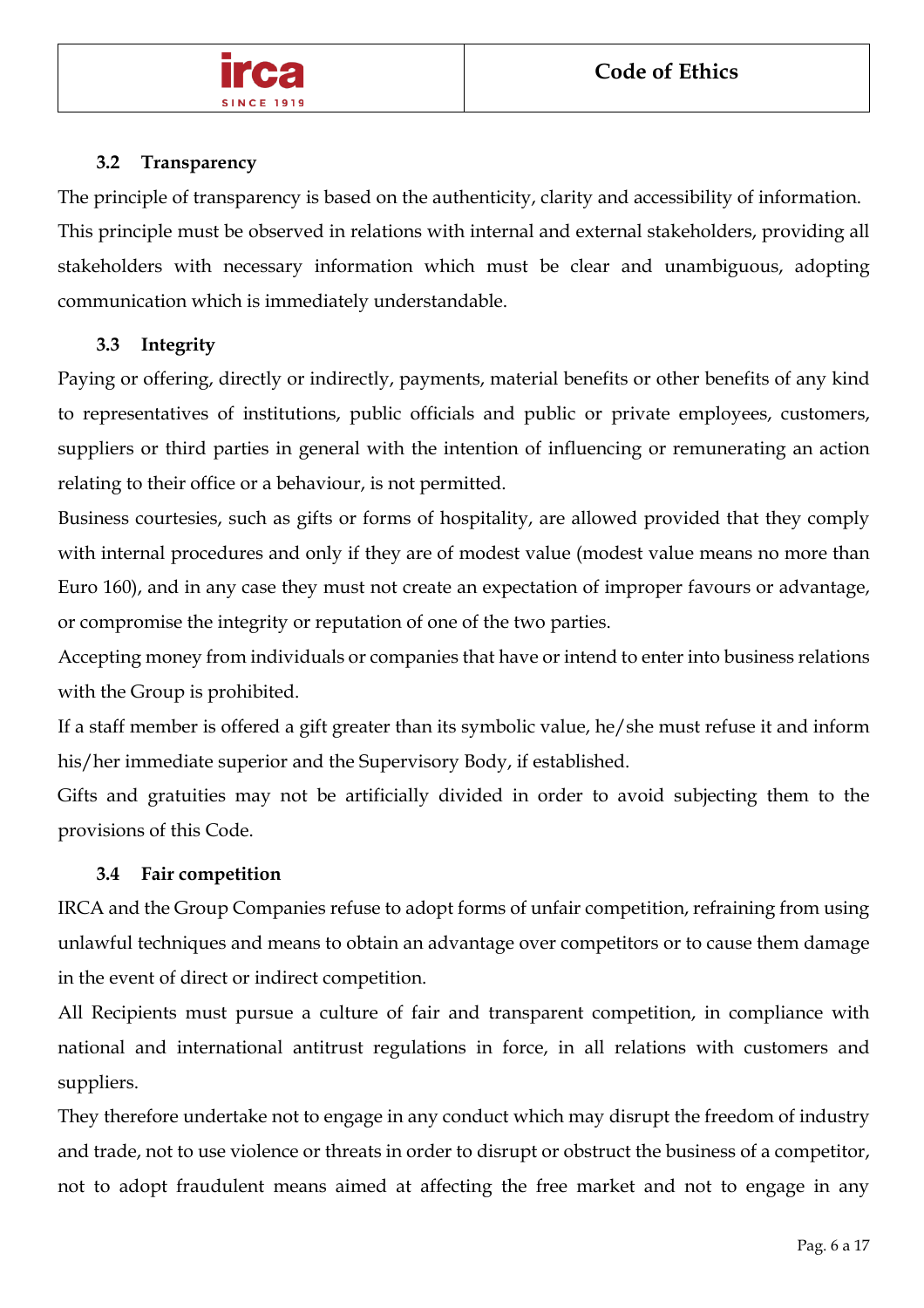

misleading or defamatory conduct.

In relation to these principles, no written or oral agreements or understandings with competitors shall be entered into to fix prices or terms, limit production or divide customers, suppliers or markets.

# **3.5 Confidentiality**

Recipients shall ensure the confidentiality of information acquired during the activities carried out in the interest or to the advantage of the Company and the Group.

Recipients are required to process company data and information only within the scope and for the purposes of their professional and working activities, to protect data and information in compliance with the law and company regulations and not to disclose (communicate, disseminate or publish in any way) information without the written consent of the Company.

# **4 Values**

# **4.1 The Territory and Community**

We develop our business in the national and international territory being aware of our role and responsibilities within the economic and social community in which we operate.

# **4.2 The Environment**

Business must be carried out while respecting the environment and adopting the principles of sustainable development.

We consider that protecting the environment is a primary value in carrying out business from the management of daily activities to strategic choices. Investment and business decisions are shaped by respect for the environment and the regulations protecting it.

The Group is committed to using socially and ecologically sustainable crops for the main raw materials, also contributing to the protection of natural resources.

In particular, the Company and the Group undertake to:

- manage waste in a sensitive way, paying particular attention to the rules and procedures for waste disposal;
- design and implement production processes and corporate activities with criteria aimed at preventing pollution, reducing environmental impact, preventing possible accidental events, adopting for this purpose the best techniques available on the market;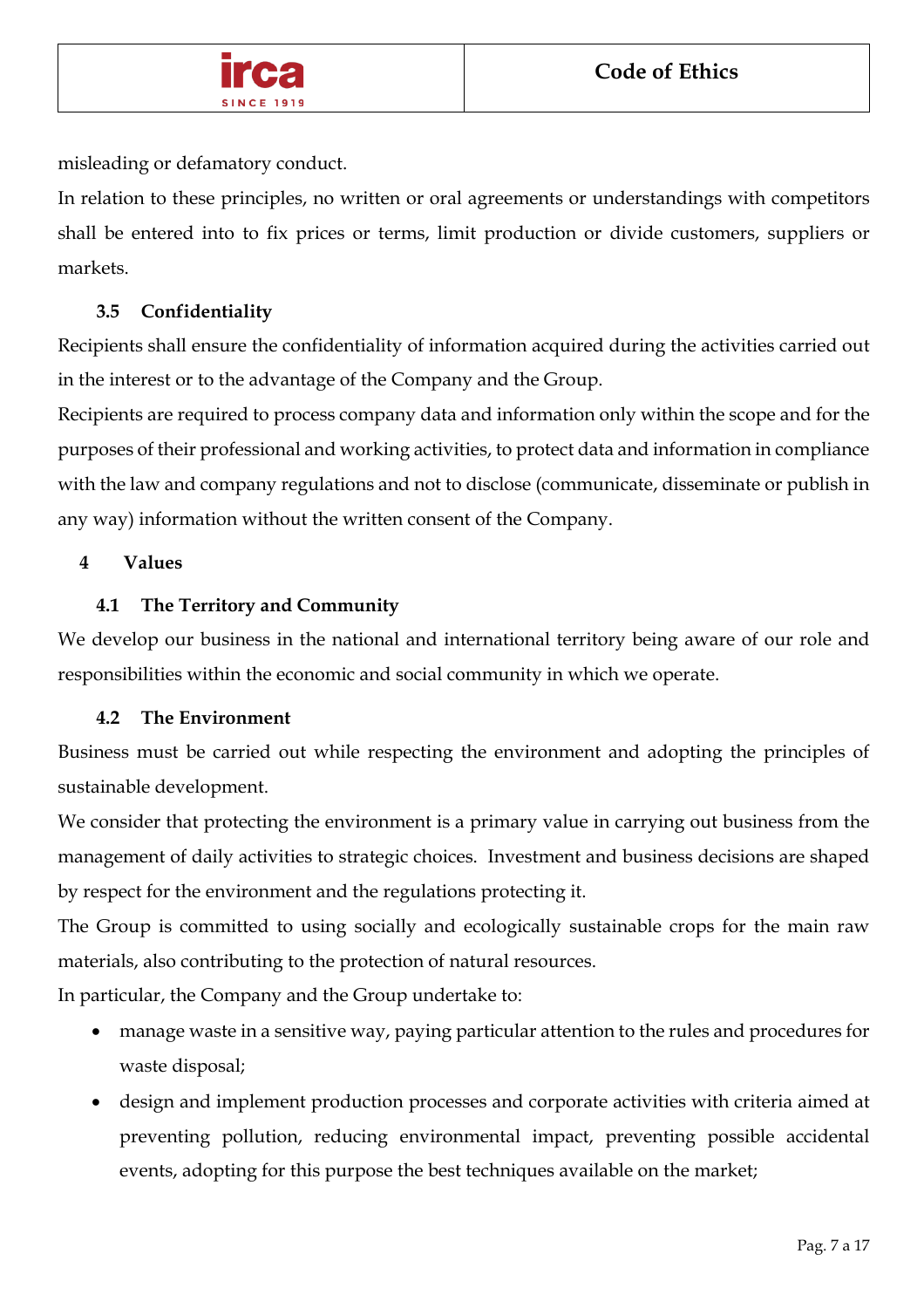

- define objectives and programmes for improvement especially aimed at minimizing emissions, limiting waste of electricity and minimizing the visual and acoustic impact of company facilities;
- ensure observance of current environmental and safety legislation by all those who work on behalf of the Company, making sure that staff are constantly updated on developments in environmental regulations and making them aware of the objectives that the Company pursues on environmental protection;
- establish and maintain a dialogue with local communities, representative local agencies and with any other interested party, through clear and transparent periodic communication on company strategies and on the results achieved on environmental protection.

Recipients are requested to work actively on environmental management and the continuous improvement of environmental protection, in line with the Company's policy.

# **4.3 Workers' health and safety**

We protect safety and health in the workplace, ensuring respect for workers' physical, mental and moral integrity.

The Company clearly expresses and discloses, via the documents required by regulations, the fundamental principles and criteria used to make all types of decisions at all levels regarding health and safety at work.

Recipients, within the scope of their duties, actively participate in the process of risk prevention, environmental protection and protection of health and safety for themselves, their colleagues and third parties.

The following are prohibited:

- possessing, consuming, offering or selling drugs or substances with a similar effect for any reason while working and in the workplace;
- smoking in the workplace, except in designated smoking areas.

# **4.4 Respect for individuals**

The central role and importance of human resources, the promotion of human rights and protecting individuals are supported through impartial decision-making, freedom of thought, conscience and religion, safety, and adequate and continuous training.

Any kind of discrimination, corruption, forced or child labour, harassment, duress and coercion in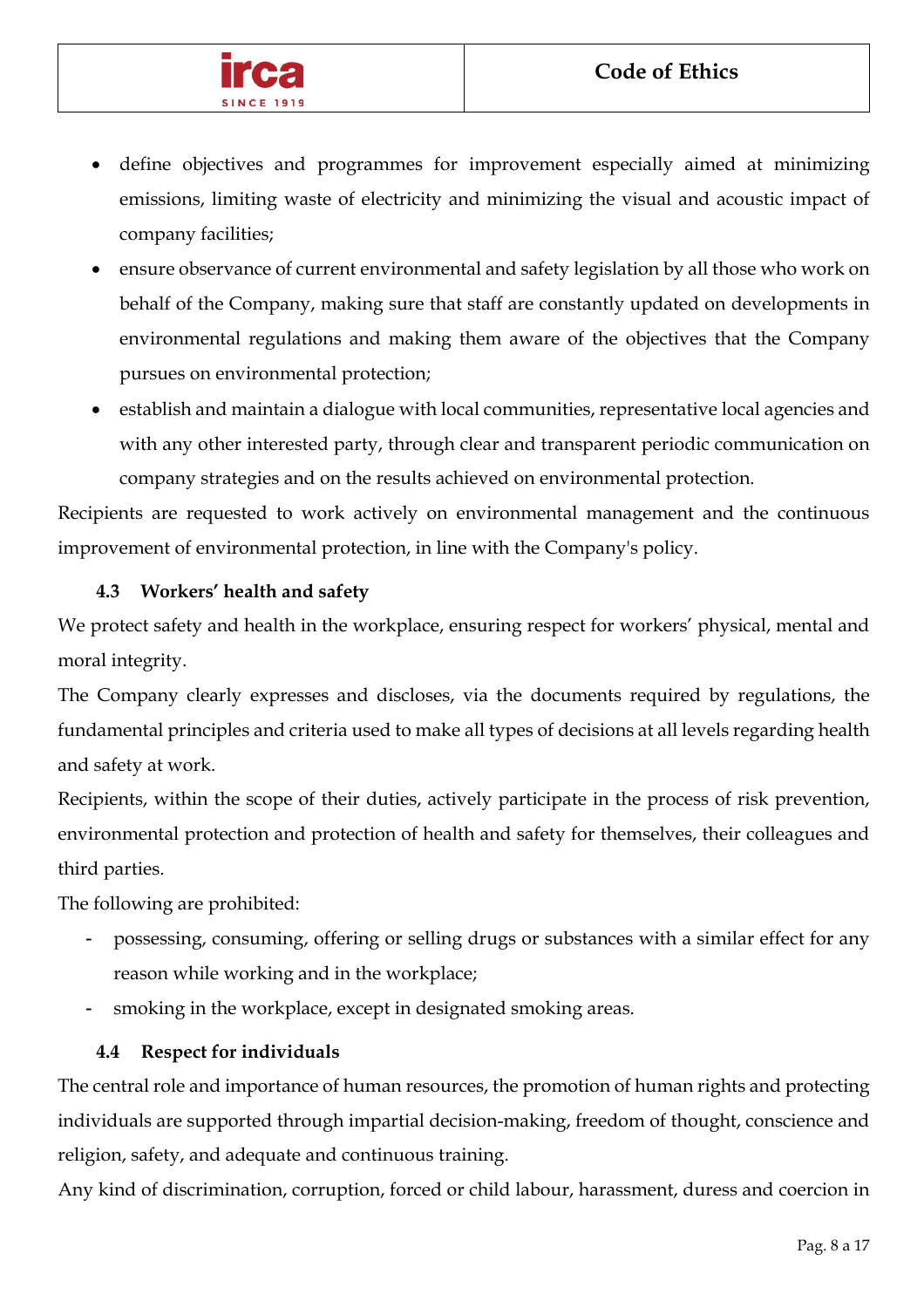

the workplace is refused.

All managers are required to value the work of the people they manage and request performance consistent with the duties and tasks assigned.

IRCA S.p.A. and the Group Companies implement initiatives which make it possible to enhance and develop the skills, creativity and active participation of their personnel, to increase their motivation and encourage professional growth and personal fulfilment.

Each Group Company protects privacy in compliance with current legislation on the processing and storage of data, refraining from requesting information about an employee's private affairs, except in cases where the information must be made public by the person concerned for explicit regulatory provisions.

# **4.5 Quality**

IRCA S.p.A. and the Group Companies pursue excellence and innovation by constantly seeking high standards of quality which must be observed at every stage of production and marketing of products.

The Company has always paid great attention to every aspect of production, starting from the monitoring and selection of suppliers of raw materials through to the finished product that has led to the achievement of multiple certifications for numerous production lines.

# **5 Application of principles and values**

# **5.1 Relations with shareholders**

In accordance with its defined principles and values, the Company is committed to the following in its relations with shareholders:

- a) transparency and periodic information to shareholders, in compliance with the laws and regulations in force;
- b) accurate and regular disclosure to shareholders of any action or choice that may influence or have consequences for their investments;
- c) conscious and informed participation of the shareholders in the corporate decisions, favouring the proper functioning of shareholder meetings in compliance with the right of each shareholder to obtain clarifications, express an opinion and formulate proposals;
- d) utmost confidentiality of information relating to non-recurring operations which must also be observed by all the Recipients.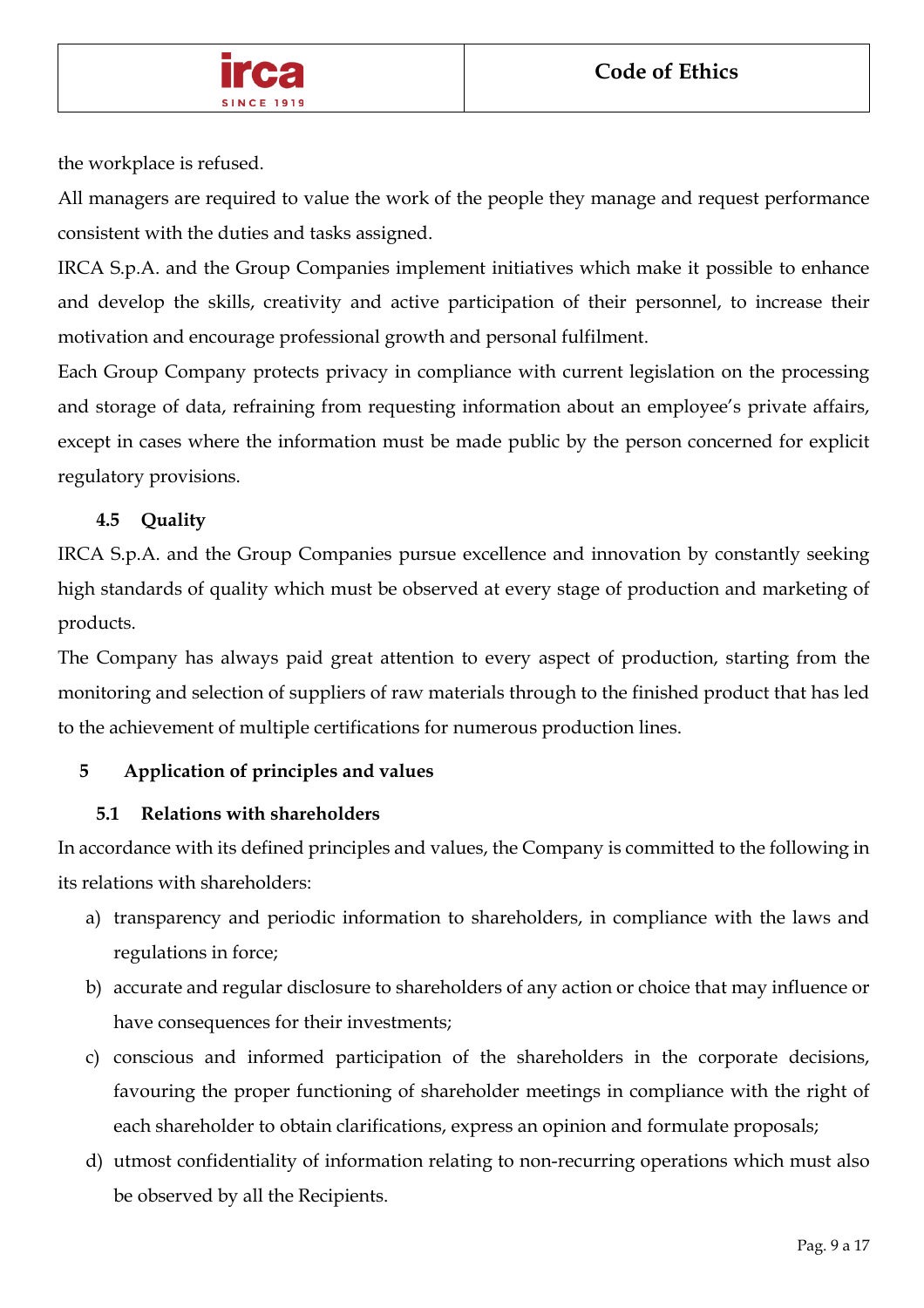

# **5.2 Managing conflicts of interest**

Any situation which may generate a conflict of interest, even if only potential, must be avoided. This means any situation which may interfere with the ability of the company to make decisions in a transparent and free manner, performing the delegated functions and responsibilities assigned in the exclusive interest of Group Companies, and ensuring compliance with the principles and contents of this Code.

Decisions concerning first and second-degree family members, a spouse or co-habitant and those relating to external individuals, such as, for example, employee applicants, professionals and suppliers, with whom there are, directly or indirectly, professional and economic relationships that, due to their structure are considered lasting, lead to situations of potential conflict of interest.

Should Recipients find themselves in situations which may interfere with their ability to make decisions independently and in the exclusive interest of the Company or Group, they must promptly report the potential conflict of interest at all times to their immediate superior and the Supervisory Board, if established, which will assess the actual relevance of the case, in as far as it is covered by their authority.

If a Recipient is aware of a conflict interest but has not reported it at the appropriate time, he/she may face disciplinary proceedings, according to their position in the company and the seriousness of the situation which has not been reported. Equally, the external supplier or professional could have its contract terminated.

# **5.3 Transparency of company accounting**

The Company is committed to full transparency, reliability and integrity of information concerning company accounting.

All operations and transactions must be correctly recorded, authorized, verifiable, legitimate, consistent and appropriate.

Every operation must be adequately supported by documentation so that at any moment checks can be carried out which confirm the characteristics and reasons for the operation and identify who authorized, carried out, recorded and checked the operation.

Conduct that may prejudice the transparency and traceability of financial reporting is prohibited. Recipients who become aware of omissions, falsifications or negligence are required to report the facts to their immediate superior and the Supervisory Board, where established.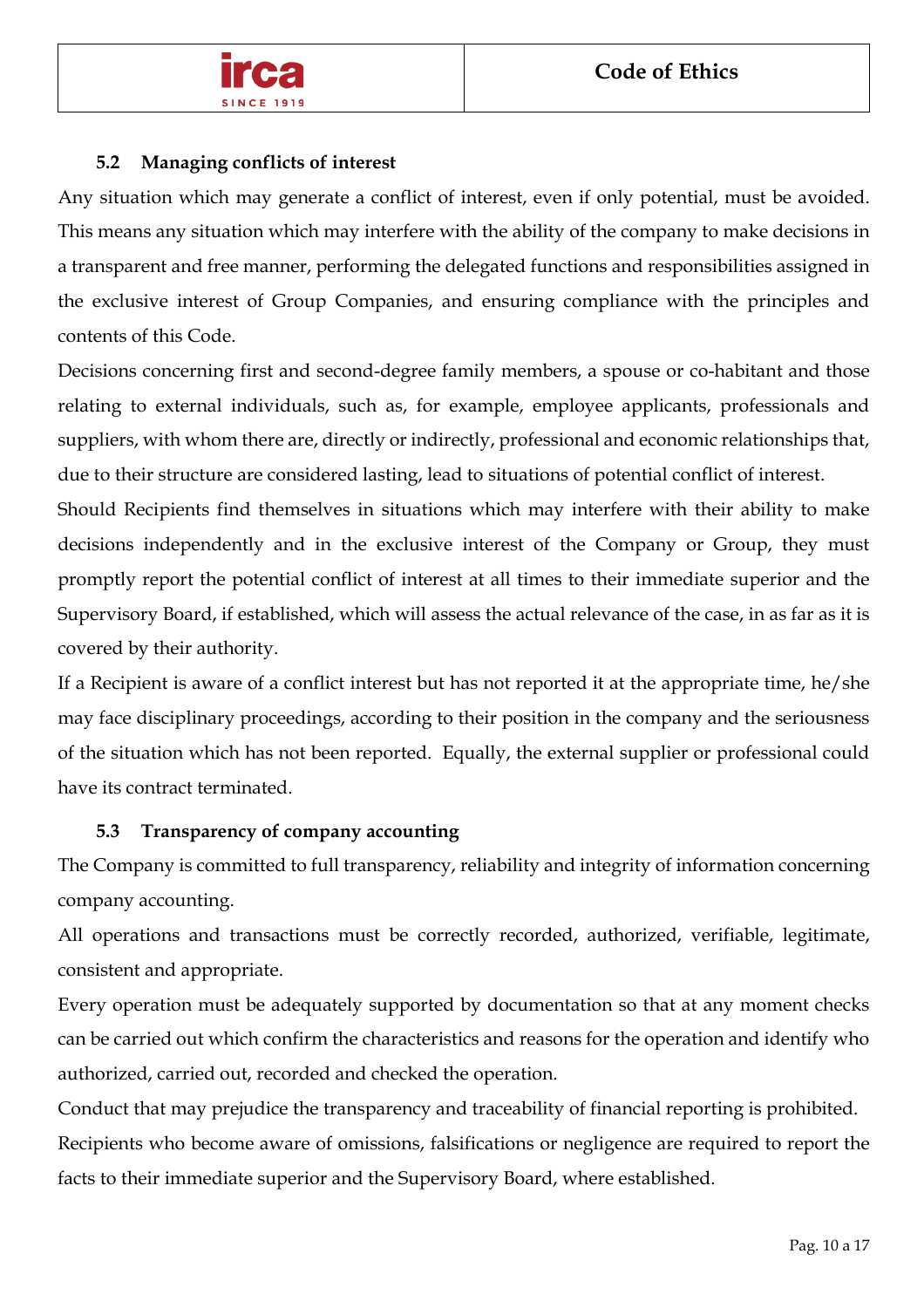

#### **5.4 Selection, management and development of human resources**

We are committed to respecting the principles of equality and equal opportunities in human resource selection and management.

Personnel selection is carried out on the basis of objective and transparent criteria which assure that professional profiles correspond to the aptitudes required for positions being recruited, avoiding any form of patronage, nepotism or favouritism or corrupt acts, ensuring in this way equal opportunities for all relevant parties and candidates.

Employment relations are formalized via formal contracts, and we refuse to enter into any type of undocumented employment, including with regard to foreign nationals living in Italy or employment relations which constitute exploitation.

We ensure that roles and expertise are assigned on the basis of specific skills possessed by our employees, that pay and regulatory arrangements are based solely on merit and competence, without any discrimination and that there is fair and transparent evaluation of human resource activities.

We are committed, within the limits of the company organisation, to supporting flexibility in working hours which help employees manage maternity and childcare in general.

We encourage the professional development of our employees and we provide appropriate tools and training plans to enhance specific skills and expertise. Every employee has a suitably documented training plan.

Recipients at all levels are requested to work together to maintain a climate of mutual respect and prevent harassment or conduct which in any way may be related to mobbing or bullying practices that are prohibited without exception.

# **5.5 Safeguarding company assets**

All internal Recipients must safeguard company assets, diligently taking care of movable and immovable assets, technological and IT resources, equipment, information and know-how owned or used by Group companies.

All Recipients must:

- $\checkmark$  use IT resources, email, company assets and equipment exclusively for corporate activities, acting responsibly and in compliance with internal regulations;
- $\checkmark$  guard their personal password and login to company or third-party databases and not reveal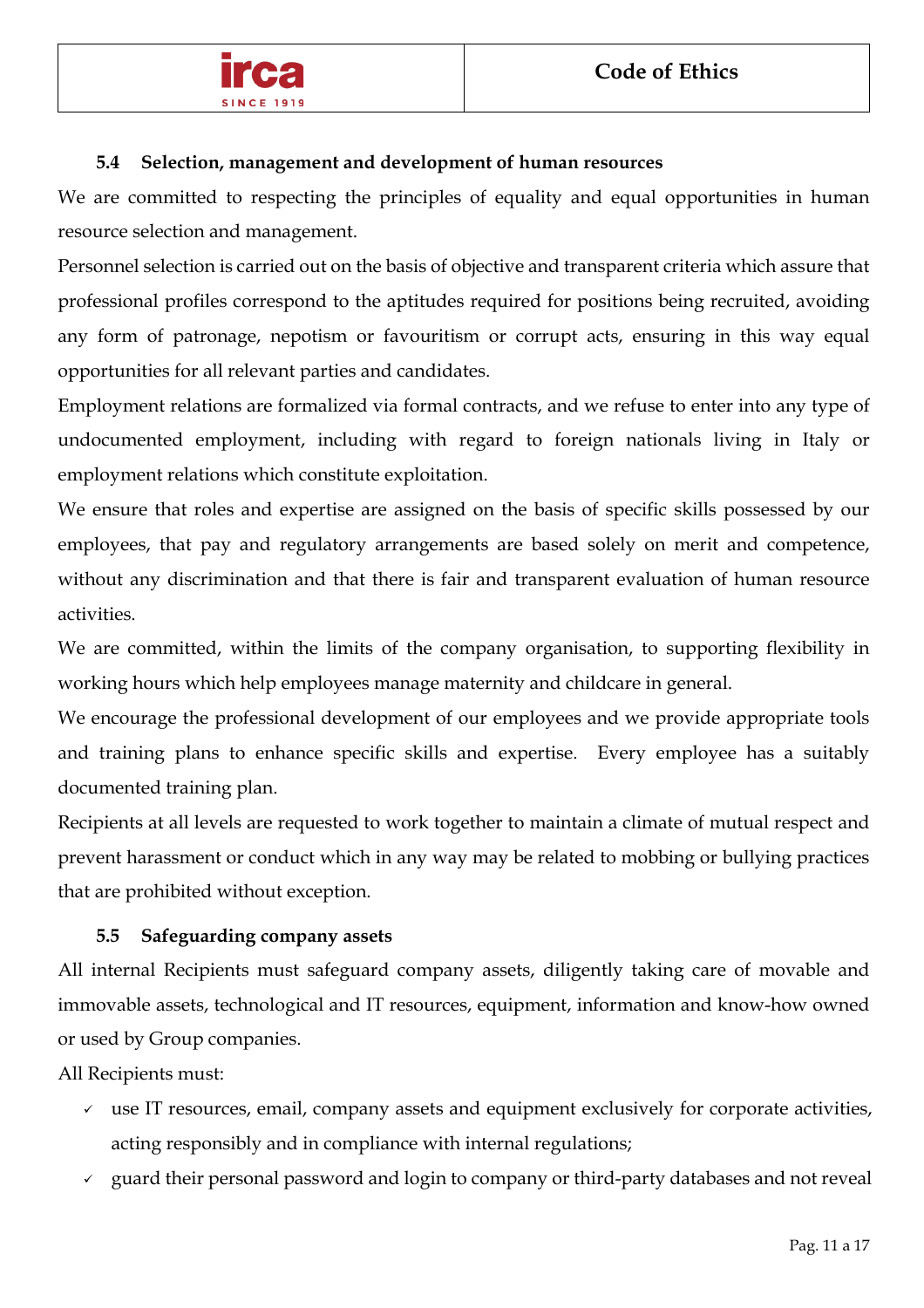

them to unauthorized third parties;

 $\checkmark$  immediately notify their immediate superior of any malfunctions or risk situations detected during the use of company assets.

Internal Recipients are expressly prohibited from:

- $\checkmark$  sending emails which are detrimental to an individual's privacy;
- accessing websites and obtaining or disseminating information which offends common decency;
- $\checkmark$  disseminating information which is harmful to individual or collective reputation;
- disseminating confidential information of any kind on the network or using any other means of communication;
- carrying out activities which are not part of the company purpose;
- changing the IT configurations put in place by the Company to protect the integrity of its networks and databases and which prevent the display and capture of inappropriate content and, in any case, content that is not relevant to work;
- $\checkmark$  using email for discussions on issues unrelated to corporate activities, except for communications/consultation activities of workers' trade union representatives;
- $\checkmark$  carrying out activities which may constitute an infringement of copyright law, including unauthorized copying, downloading and installing of files, software, audio and video CDs/DVDs, cloning or programming smart cards;
- $\gamma$  performing activities which compromise the security of the company's IT resources and network in any way.

Every individual is responsible for protecting the resources entrusted to him/her and is obliged to inform his/her immediate superior promptly of any threats to the Company.

# **5.6 Copyright protection**

As a general rule, Recipients must ensure compliance with internal, EU and international rules on the protection of intellectual property and support correct use of all creative intellectual property including IT applications and databases. They must also diligently perform the administrative tasks necessary to ensure correct use of intellectual property, with particular reference to management of the computer system, the company's website and other internal and external means of communication.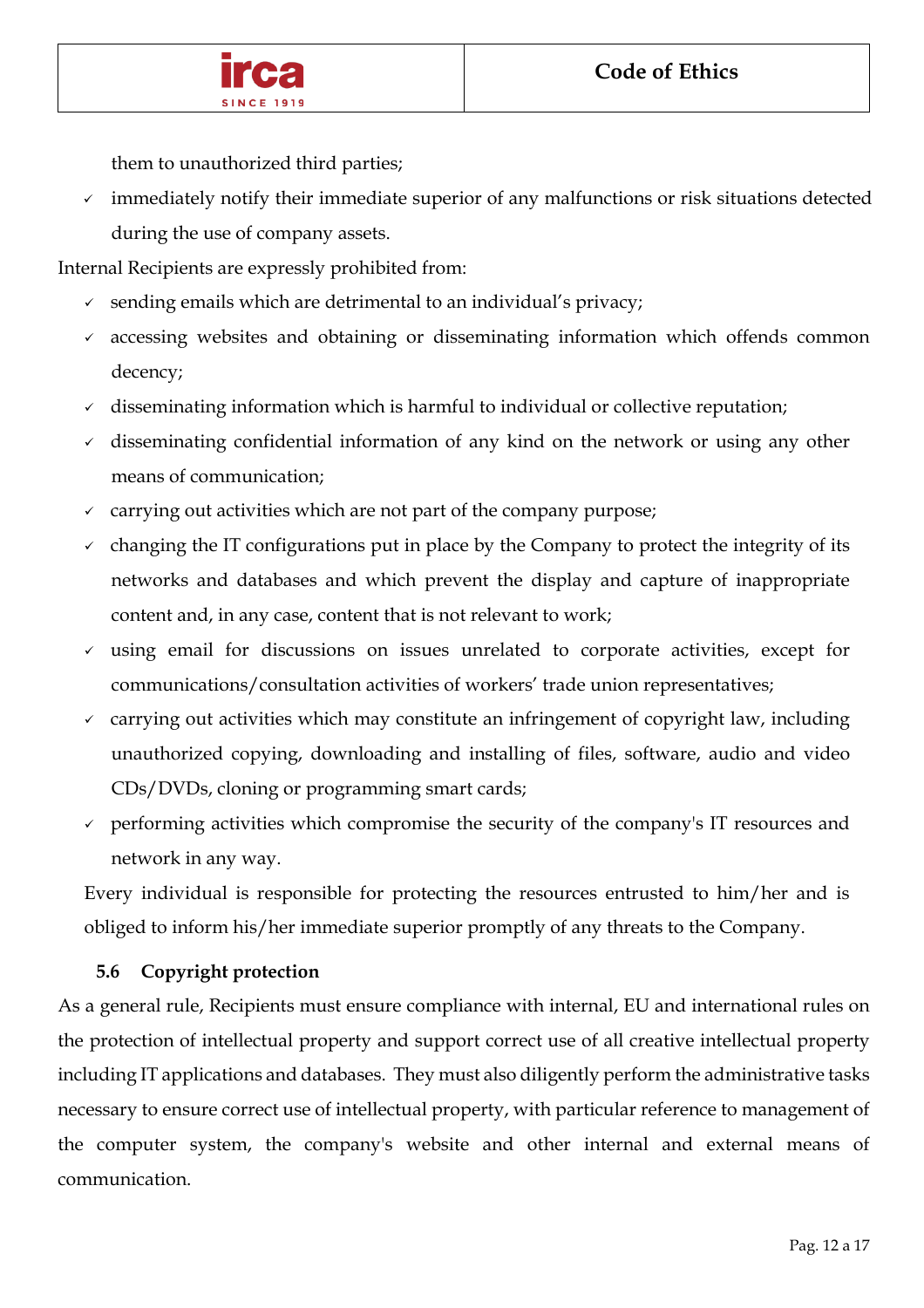

Internal Recipients are prohibited from:

- carrying out any action aimed, in general, at duplicating computer programmes protected by copyright or databases on a computer's hard disk;
- installing IT programmes or applications without having received prior authorization from the relevant IT security function;
- posting images, texts and films on the company IT network, website or through any type of multimedia or printed medium for which copyright has not been correctly respected;
- using images, films, texts or other intellectual property protected by copyright for company publications or productions commissioned by each Company. Copyright for using material must be duly acquired.

# **5.7 Combating money laundering, funding of terrorism and organized crime**

Recipients are bound to comply with Group Company directives and legal provisions to prevent activities being used for the purpose of employing funds obtained illegally, laundering the proceeds of criminal activities, self-laundering and funding terrorism and, especially, Legislative Decree no. 231 of 21 November 2007 and Legislative Decree no. 109 of 23 June 2007 as amended and supplemented and, regarding the fight against organized crime, Legislative Decree no. 159/2011 as amended and supplemented. (Anti-mafia Code).

Recipients involved in managing accounting in the general ledger, suppliers and customers must also comply with the regulations regarding restrictions on the use of cash and bearer securities contained in Legislative Decree no. 231/07 and subsequent amendments and integrations.

# **5.8 Management of Financial Resources**

Group Company personnel responsible for managing financial resources, both in terms of financial and investment policy choices and bookkeeping, are required to observe the general principle that all financial transactions must, at all times, be traceable to a legitimate source and motive, be explicitly authorized and correctly recorded as well as accompanied by all other appropriate information to identify the persons responsible for each stage of the decision-making process. Recipients must comply with the regulations adopted by each Group Company.

# **5.9 Relations with Public Authorities and Supervisory Authorities**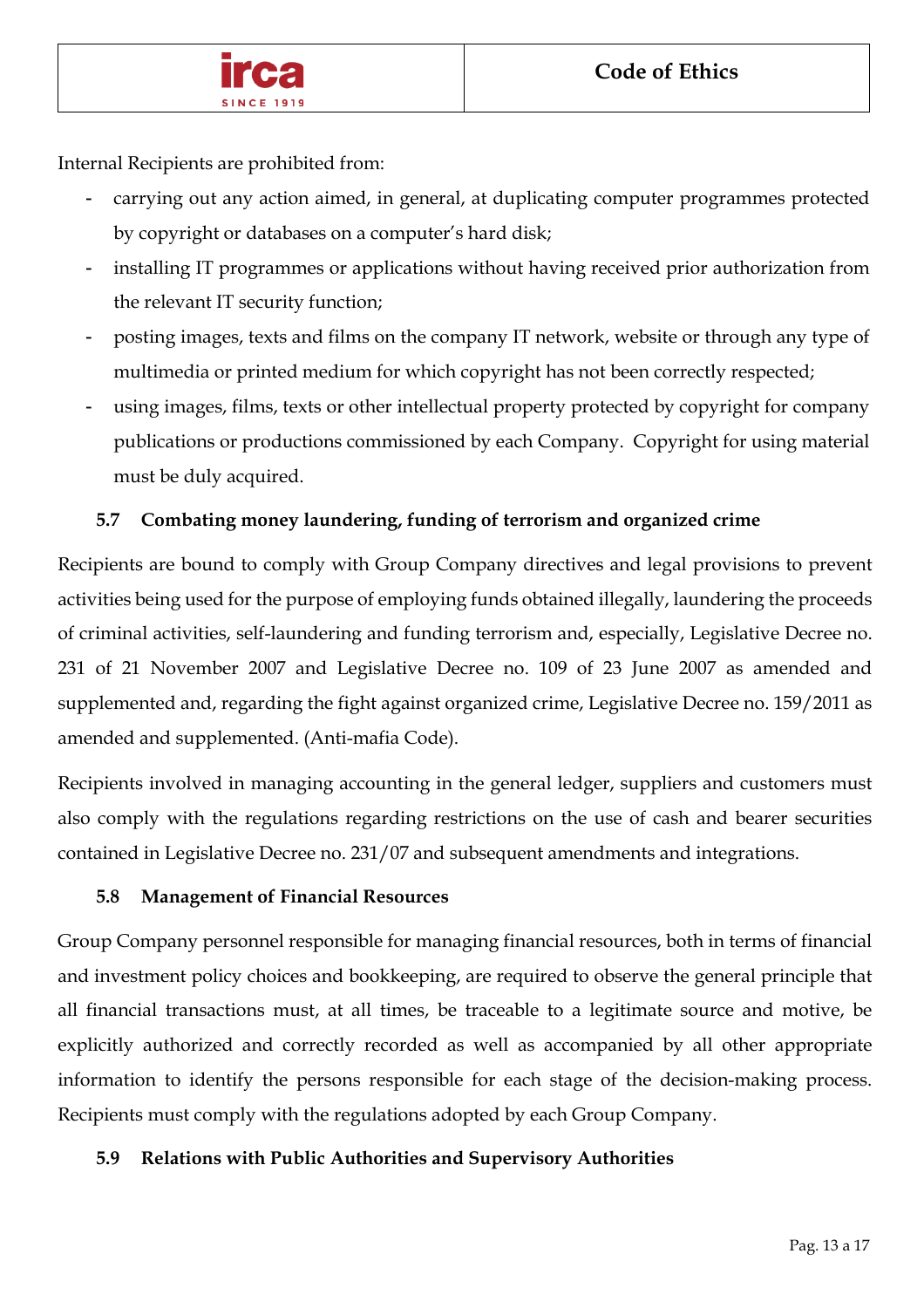

The Company keeps fair and transparent relations with Public Authorities. Public Authority means any public body or its representative, independent administrative agency, and natural or legal person acting as a public official or public service appointee.

Only appointed and authorized company functions may enter into commitments with Public Authorities and in any case with Public Institutions, strictly complying with legal provisions and applicable regulations, and in no way may the integrity and reputation of the Company be compromised.

Any activity by a person acting on behalf of the Company aimed at influencing the independent judgement of a public official or person in charge of a public service, to ensure advantages of any kind to the Company, is absolutely prohibited.

# **5.10 Relations with political and trade union parties, organisations and associations**

Group Companies do not fund political parties, their representatives or candidates, and do not support events whose sole purpose is political propaganda. They also refrain from exerting any direct or indirect pressure on political figures.

We guarantee that all trade union organisations represented are treated equally and we do not provide funding or donations of any kind.

# **5.11 Contributions and sponsorships**

The Company may make contributions in response to appeals for funds from registered non-profit organizations and associations, with formal articles of association and deeds of incorporation, which have the highest cultural, social and charitable values or in any case, which involve a significant number of citizens.

Sponsorship activities, which may cover culture, social issues, the environment, sport, entertainment and art, are set aside for high quality events or where the Company may collaborate on the planning in order to guarantee originality and effectiveness.

Payment of such contributions must always be made in compliance with current legal provisions, internal regulations and be correctly and adequately documented.

# **5.12 Relations with customers**

We are committed to the continuous improvement of the quality of our products offered to customers.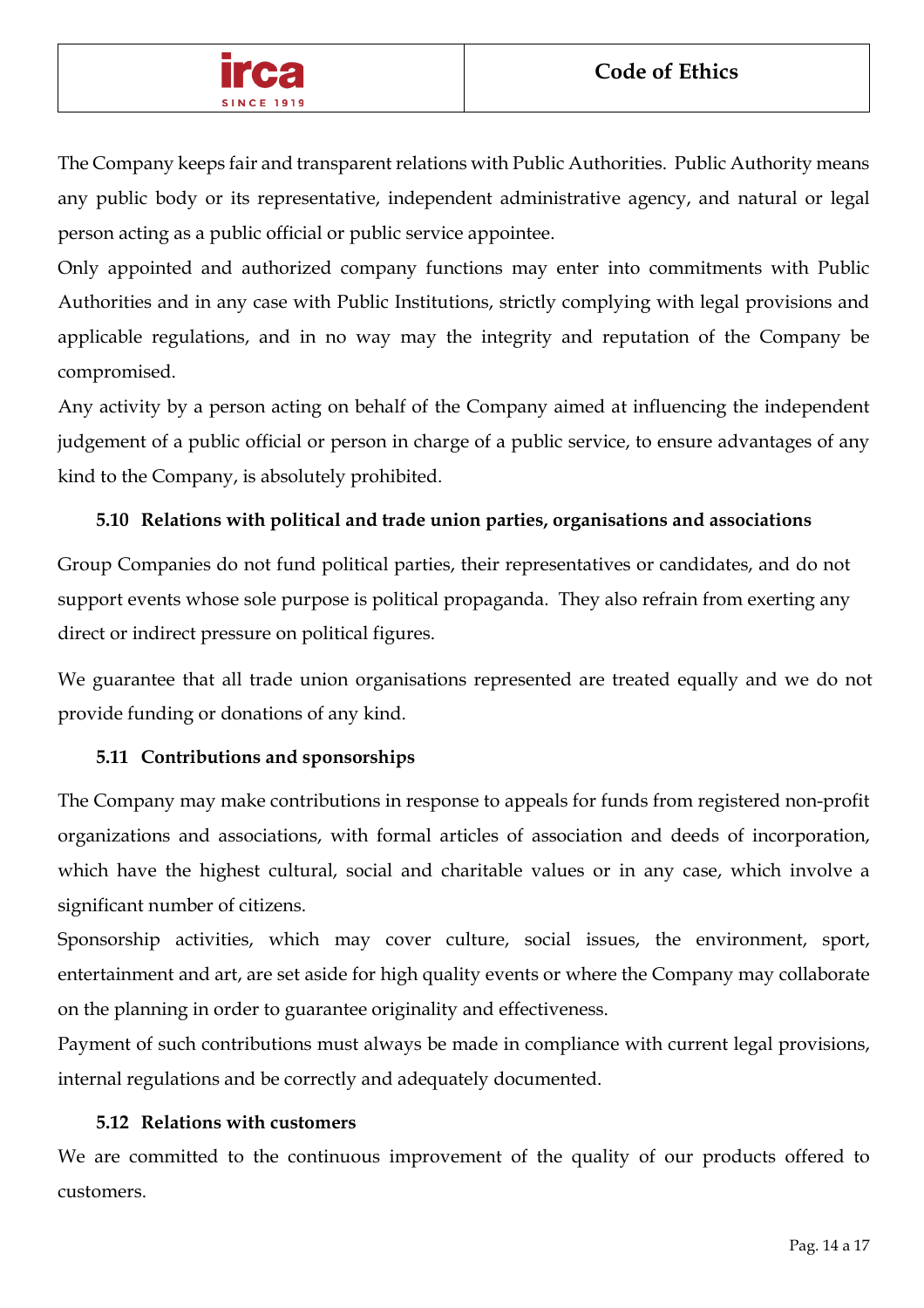

We undertake to use genuine raw materials, not to sell products which are altered, counterfeit or harmful to health and to provide complete and accurate information on the composition and ingredients of the products offered and ensure traceability of the food chain.

Recipients carry out work guaranteeing professionalism and high-quality results, also ensuring that information regarding customers is kept confidential.

# **5.13 Relations with suppliers and advisers**

Suppliers and advisers are a fundamental factor for achieving competitive advantage and, for this reason, we believe that building mutual trust is necessary, creating agreements which can guarantee continued competitiveness over time for both parties.

Screening and selection processes are based on the principles of lawfulness, fairness and transparency.

Objective and impartial criteria based on quality, skills, expertise, level of innovation, cost, and any services in addition to the services/products offered are used to choose suppliers and advisers.

Contracts or formal orders issued by the Company must always be in place for the execution of activities by suppliers and advisers.

If a supplier is based in a country considered risky (defined as such by recognised organizations with regard to corruption or terrorism risk, for example), contracts must include specific clauses to ensure that the supplier complies with particular social obligations (for example, provisions guaranteeing respect for the fundamental rights of workers, the principles of equal treatment and non-discrimination, and the protection of child labour).

Renumeration is always commensurate with the service described in the contract and payments are made exclusively to the party which signed the contract and in the country of the parties or where the contract is performed.

Any breach of the principles of legality, fairness and confidentiality is just cause for the termination of relations with suppliers.

# **5.14 Relations with the media**

Information reported to anyone outside the company must always be truthful and transparent. The Group communicates with the media accurately and without discrimination. Relations with the media can only be handled by the company functions and individuals appointed to do so.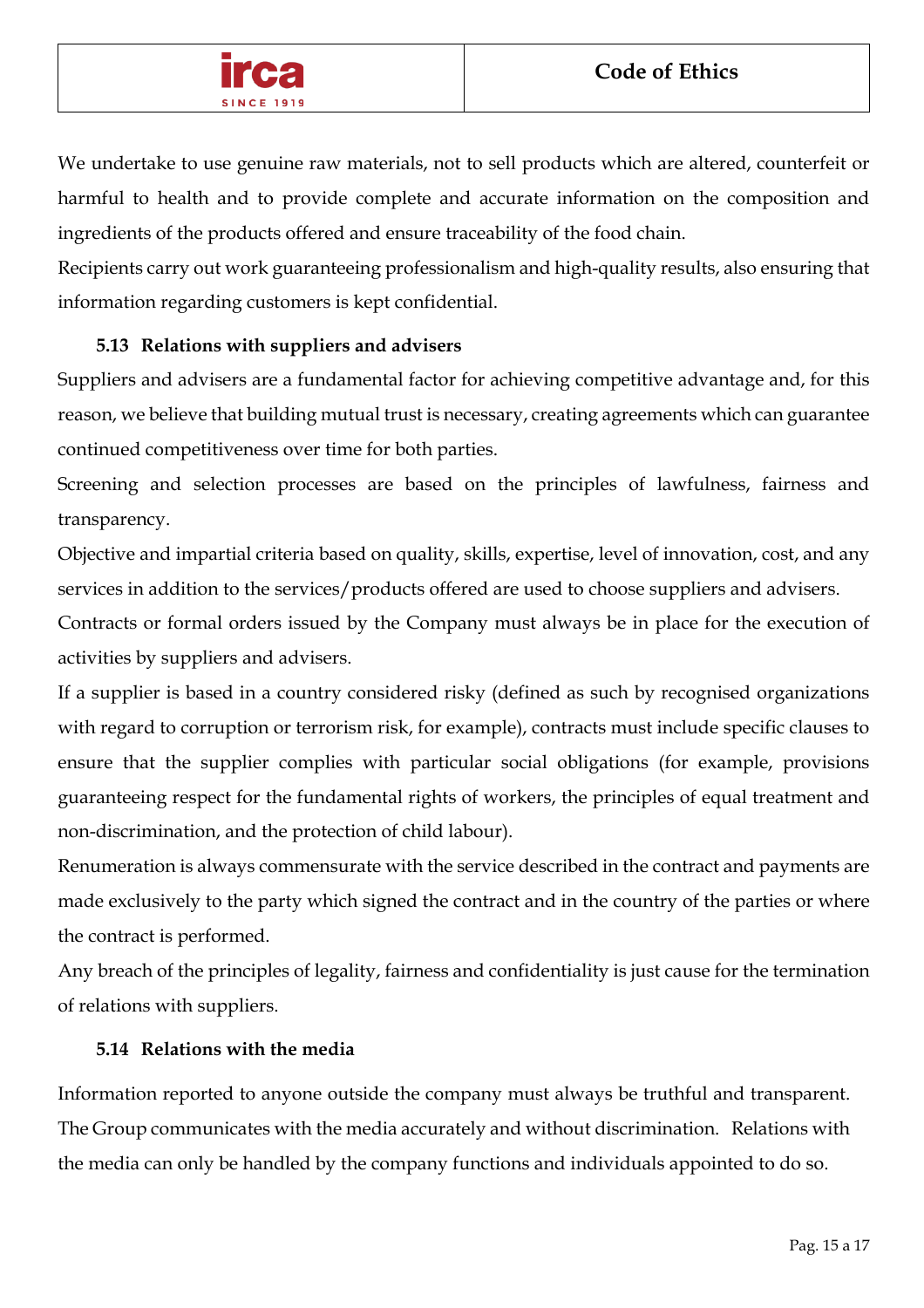

# **6 Dissemination, information and reporting**

Group Companies inform all Recipients of the provisions and methods of applying the Code of Ethics, urging full compliance.

Companies shall ensure dissemination of the Code of Ethics, provide interpretation and clarification of the principles and provisions contained therein, check compliance of the Code and update the provisions as required when situations change (e.g. company structure, sector, market).

In the event Recipients become aware of alleged violations of this Code of Ethics or of conduct that does not comply with the code of conduct adopted by the Company, they must report this to the Supervisory Body, if established, and their immediate superior, without prejudice to the obligation to notify the judicial authorities in the event of unlawful situations.

The recipients of the reports must evaluate whether the Code of Ethics has been violated and, if deemed necessary, promptly notify the Supervisory Body, also closely coordinating with the corporate structure responsible for applying the appropriate disciplinary sanctions. The Company reserves the right to take any action against anyone who makes untrue reports in bad faith.

In order to facilitate the forwarding of reports to the Supervisory Board, it is possible to send them as follows:

- by post, for the attention of the Supervisory Body, to the address of the Company's headquarters,
- by email to the following address: [organismodivigilanza@irca.eu.](mailto:organismodivigilanza@irca.eu)

# **7 Violations and sanctions**

Compliance with the provisions of this Code of Ethics is considered an essential part of an employee's contractual obligations pursuant to and for the purposes of article 2104 of the Italian Civil Code.

Any violation of the provisions of the Code of Ethics may constitute a breach of employment relationship obligations and/or a disciplinary offence, in accordance with the procedures envisaged by article 7 of the Workers' Charter and the applicable collective labour agreement,